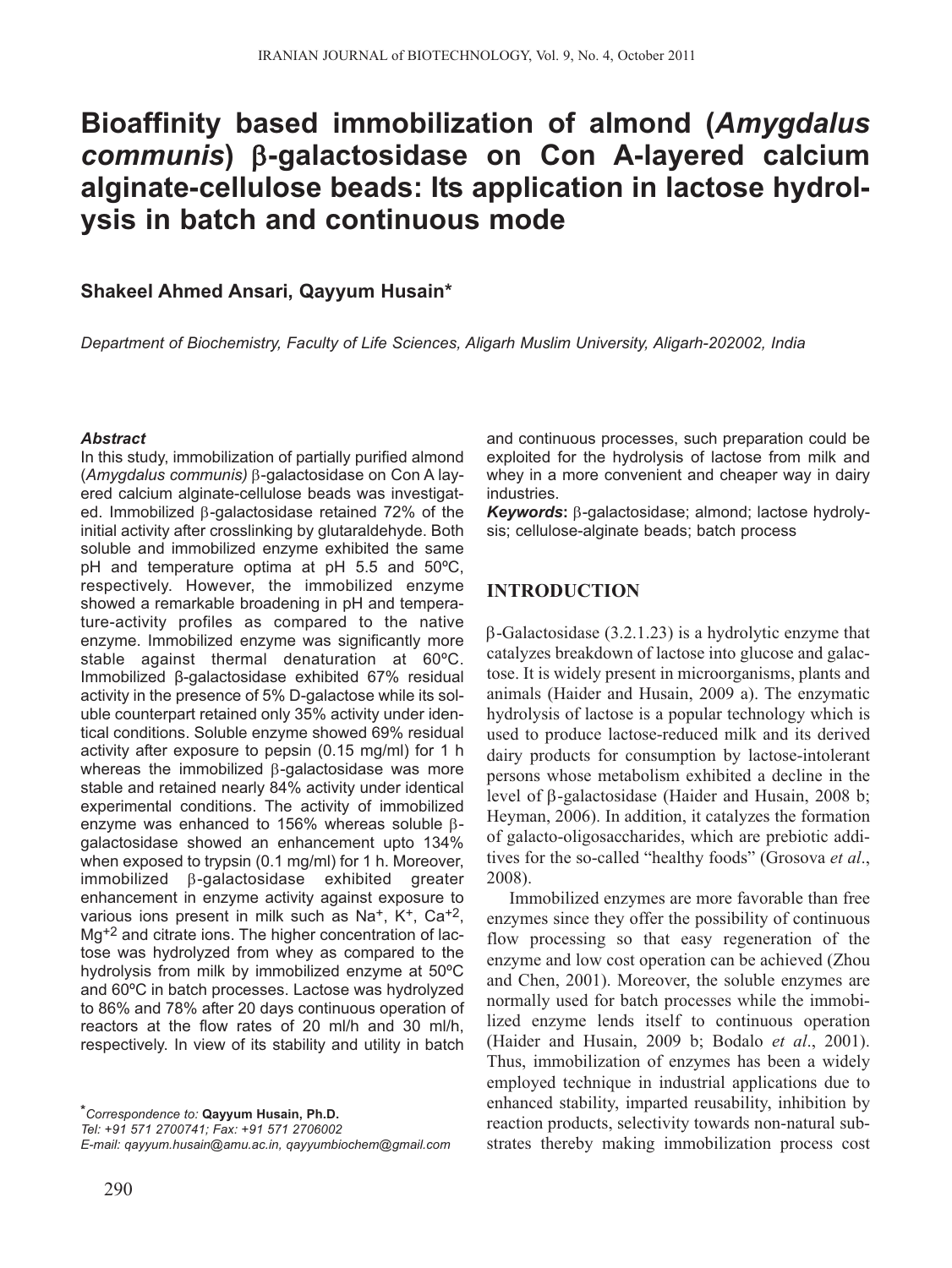effective and viable (Iyer and Ananthanarayan, 2008; Mateo *et al*., 2007).

Several techniques that have been used earlier for enzyme immobilization included entrapment (Betancor *et al*., 2008; Haider and Husain, 2007 b), crosslinking (Wang *et al*., 2008), adsorption (Salah *et al*., 2008) or a combination of these methods (Husain, 2010). The suitability of support and method of immobilization varies from enzyme to enzyme and their intended use and needs to be optimized for each system (Plessas *et al*., 2005; Burton *et al*., 2002). Several immobilized enzyme derivatives have been reported for β-galactosidase from *Kluveromyces fragilis* (Roy and Gupta, 2003), *Kluveromyces lactis* (Zhou and Chen, 2003), *Thermus* sp. (Pessela *et al*., 2007; Ladero *et al*., 2006), *Escherichia coli* (Bayramoglu *et al*., 2007) and *Aspergillus oryzae* (Ansari and Husain, 2010; Haider and Husain, 2008 a; Gaur *et al*., 2006). Reactors such as fluidized fixed bed, hollow fibre, plug flow, capillary bed and rolled membrane - all containing immobilized β-galactosidase have been developed for lactose hydrolysis (Jurado *et al*., 2005). The choice of lactose hydrolysis in batch and continuous mode depends primarily on the enzymatic characteristics and the economy encompassing the production, storage and reusability (Haider and Husain, 2007 b). Moreover, the use of packed bed reactors in biological processes would allow the application of new methodologies to transform environmental problems such as to permeate whey elimination of dairy industries for commercial purposes (Mammarella and Rubiolo, 2006).

The present study deals with the immobilization of almond β-galactosidase on the surface of a bioaffinity support, concanavalin A (Con A) layered calcium alginate-cellulose beads. The activity of soluble and immobilized β-galactosidase was compared against various physical and chemical parameters such as pH, temperature, proteolytic enzymes (pepsin and trypsin) and numerous ions present in milk and whey such as Na<sup>+</sup>, K<sup>+</sup>, Ca<sup>+2</sup>, Mg<sup>+2</sup> and citrate ions. The effect of product inhibition on the activity of soluble and immobilized β-galactosidase has also been investigated. The hydrolysis of lactose from milk and whey was also examined in a stirred batch process at different temperatures and in continuous reactors at different flow rates.

## **MATERIALS AND METHODS**

**Materials:** Galactose and glucose were purchased

from Sigma Chem. Co. (St. Louis, MO, USA). Cellulose, peroxidase, ethanolamine and *o*-nitrophenyl β-D-galactopyranoside (ONPG) were obtained from SRL Chemicals (Mumbai, India). Sodium alginate was the product of Koch-Light Lab. (Colnbrook, UK). Glutaraldehyde was the product of Thomas Baker Chemical Co. (Mumbai, India). Jack bean meal was procured from Loba Chemical Co. (Mumbai, India). Almonds were purchased from local market. All other chemicals and reagents were employed of analytical grade and were used without further purification.

**Preparation of partially purified almond** β**-galactosidase:** Twenty five grams of almond were homogenized in 250 ml of 0.1 M sodium phosphate buffer, pH 5.5. The homogenate was kept at 4ºC and passed through four layers of cheese cloth. The filtrate was then centrifuged at 6000 rpm on a Remi R-24 cooling centrifuge for 10 min at 4ºC. The clear supernatant was subjected to salt fractionation by adding  $(NH_4)_2SO_4$ (0-80%, w/v). The solution was stirred overnight at 4ºC and the precipitate obtained was collected by centrifugation at 6000 rpm for 10 min at 4ºC. The precipitate collected was re-dissolved in 0.1 M sodium phosphate buffer, pH 5.5 and dialyzed against the assay buffer (Haider and Husain, 2007 a).

**Assay of** β**-galactosidase:** The hydrolytic activity of β-galactosidase was determined by the release of *o*nitrophenol from ONPG at 405 nm. The reaction was carried out with continuous agitation in an assay volume of 2.0 ml containing 1.7 ml of 0.1 M sodium acetate buffer, pH 5.5, 2.0 U β galactosidase and 0.2 ml of 20 mM ONPG. The reaction was stopped by adding 2.0 ml of 2.0 N sodium carbonate solution and the product (*o-*nitrophenol) formation was measured spectrophotometrically at 405 nm.

One unit  $(1.0 \text{ U})$  of β-galactosidase activity was defined as the amount of enzyme that liberates 1.0 μmole of *o*-nitrophenol (ε<sub>m</sub> = 4500 l/mol/cm) per min under standard assay conditions (Haider and Husain, 2008 b).

**Estimation of protein:** Protein concentration was determined according to the procedure described by Lowry *et al*. (1951). Bovine serum albumin was used as standard.

**Preparation of calcium alginate-cellulose beads:** An aqueous mixture of sodium alginate  $(2.5\%$ , w/v) and cellulose (2.5%, w/v) was prepared and the resulting mixture was slowly extruded as droplets through a 5.0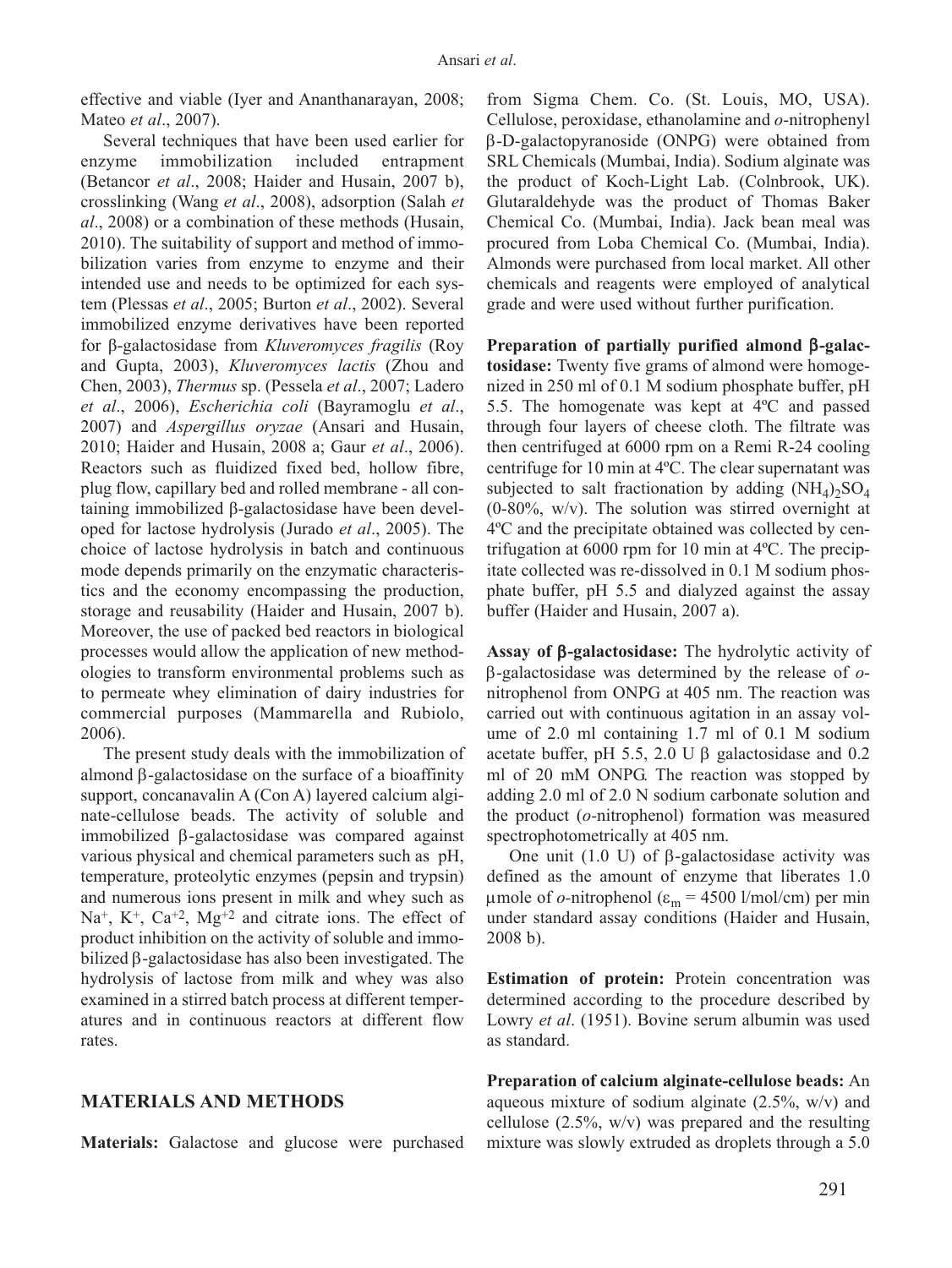ml syringe with attached needle no. 20 into 0.2 M calcium chloride solution. The formation of calcium alginate-cellulose beads was instantaneous and the solution was gently stirred for 2 h. The beads were then washed and stored in 0.1 M sodium acetate buffer, pH 5.5 at 4ºC until further use (Haider and Husain, 2008 a).

**Binding of Con A on calcium alginate-cellulose beads:** Jack bean extract (10%, w/v) was prepared by adding 5.0 g of jack bean meal to 50 ml of 0.1 M Tris-HCl buffer, pH 6.2 (Haider and Husain, 2007 b). Calcium alginate-cellulose beads (500 beads) were incubated overnight with jack bean extract (25 ml) containing Con A at 32ºC with slow stirring. Con A bound calcium alginate-cellulose beads were washed 3-4 times with 0.1 M sodium acetate buffer, pH 5.5.

**Adsorption of β-galactosidase on Con A layered calcium alginate-cellulose beads:** Con A layered calcium alginate-cellulose beads were incubated with βgalactosidase (1850 U) overnight at 32ºC with slow stirring. The unbound enzyme was removed by repeated washing with 0.1 M sodium acetate buffer, pH 5.5.

**Crosslinking of immobilized** β**-galactosidase by glutaraldehyde:** β-galactosidase immobilized on the surface of Con A layered calcium alginate-cellulose beads was suspended in 0.1 M sodium acetate buffer, pH 5.5 for 2 h at 4ºC. This preparation was crosslinked by  $0.5\%$  (v/v) glutaraldehyde for 2 h at  $4^{\circ}$ C. Finally the beads were incubated with  $0.01\%$  (v/v) ethanolamine for 90 min at 30ºC to stop crosslinking. The integrity of crosslinked immobilized enzyme was examined by incubating beads in 1.0 M α-methyl-β-D-glucopyranoside for 2 h (Haider and Husain, 2008 a).

**Effect of pH on soluble and immobilized** β**-galactosidase:** The activity of soluble and immobilized βgalactosidase (2.0 U) was measured in the buffers of various pH (2.0-9.0). The buffers used were glycine-HCl (pH 2.0-3.0), sodium acetate (pH 3.5-6.0), sodium phosphate (6.5-7.0) and Tris-HCl (pH 7.5-9.0). The molarity of each buffer was 0.1 M. The activity at pH 5.5 was taken as control (100%) for the calculation of remaining percent activity.

**Effect of temperature on soluble and immobilized** β**-galactosidase:** The activity of soluble and immobilized β-galactosidase (2.0 U) was assayed in 0.1 M sodium acetate buffer, pH 5.5 at various temperatures (20-80ºC) for 15 min. The activity obtained at 50ºC was considered as control (100%) for the calculation of remaining percent activity at different temperatures.

Soluble and immobilized β-galactosidase preparations were incubated at 60ºC in 0.1 M sodium acetate buffer, pH 5.5 for varying times. Aliquots of each preparation (2.0 U) were taken out at indicated time intervals and chilled quickly in crushed ice for 5 min. The enzyme was brought at room temperature and its activity without incubation at 60ºC was taken as control (100%) for the calculation of remaining percent activity.

**Effect of D-galactose:** Activity of soluble and immobilized β-galactosidase (2.0 U) was measured in the presence of increasing concentrations of galactose  $(1.0-5.0\%, w/v)$  in 0.1 M sodium acetate buffer, pH 5.5 for 1 h at 37ºC. The activity of enzyme without added galactose was considered as control (100%) for the calculation of remaining percent activity.

. **Effect of KCl and trisodium citrate:** Soluble and immobilized β-galactosidase (2.0 U) was independently incubated with increasing concentrations of KCl and trisodium citrate  $(0.5\n-5.0\%, w/v)$  in 0.1 M sodium acetate buffer, pH 5.5 for 1 h at  $37^{\circ}$ C. The activity of enzyme without incubation with ions was considered as control (100%) for the calculation of remaining percent activity.

**Combined effect of CaCl<sub>2</sub> and MgCl<sub>2</sub> :** Soluble and immobilized β-galactosidase (2.0 U) was incubated at  $37^{\circ}$ C with CaCl<sub>2</sub> (123 mg/100 ml) and MgCl<sub>2</sub> (12 mg/100 ml) for different times. The activity of enzyme without incubation with ions was considered as control (100%) for the calculation of remaining percent activity.

**Combined effect of NaCl and KCl:** Soluble and immobilized β-galactosidase (2.0 U) was incubated at 37ºC with KCl (141 mg/100 ml) and NaCl (58 mg/100 ml) for different times. The activity of enzyme without incubation with ions was considered as control (100%) for the calculation of remaining percent activity.

Combined effect of CaCl<sub>2</sub>, MgCl<sub>2</sub>, KCl, NaCl and **trisodium citrate ions:** Soluble and immobilized βgalactosidase (2.0 U) was incubated with KCl (141 mg/100 ml), CaCl<sub>2</sub> (123 mg/100 ml), MgCl<sub>2</sub> (12 mg/100 ml), NaCl (58 mg/100 ml) and trisodium citrate (160 mg/100 ml) at 37ºC for different times. The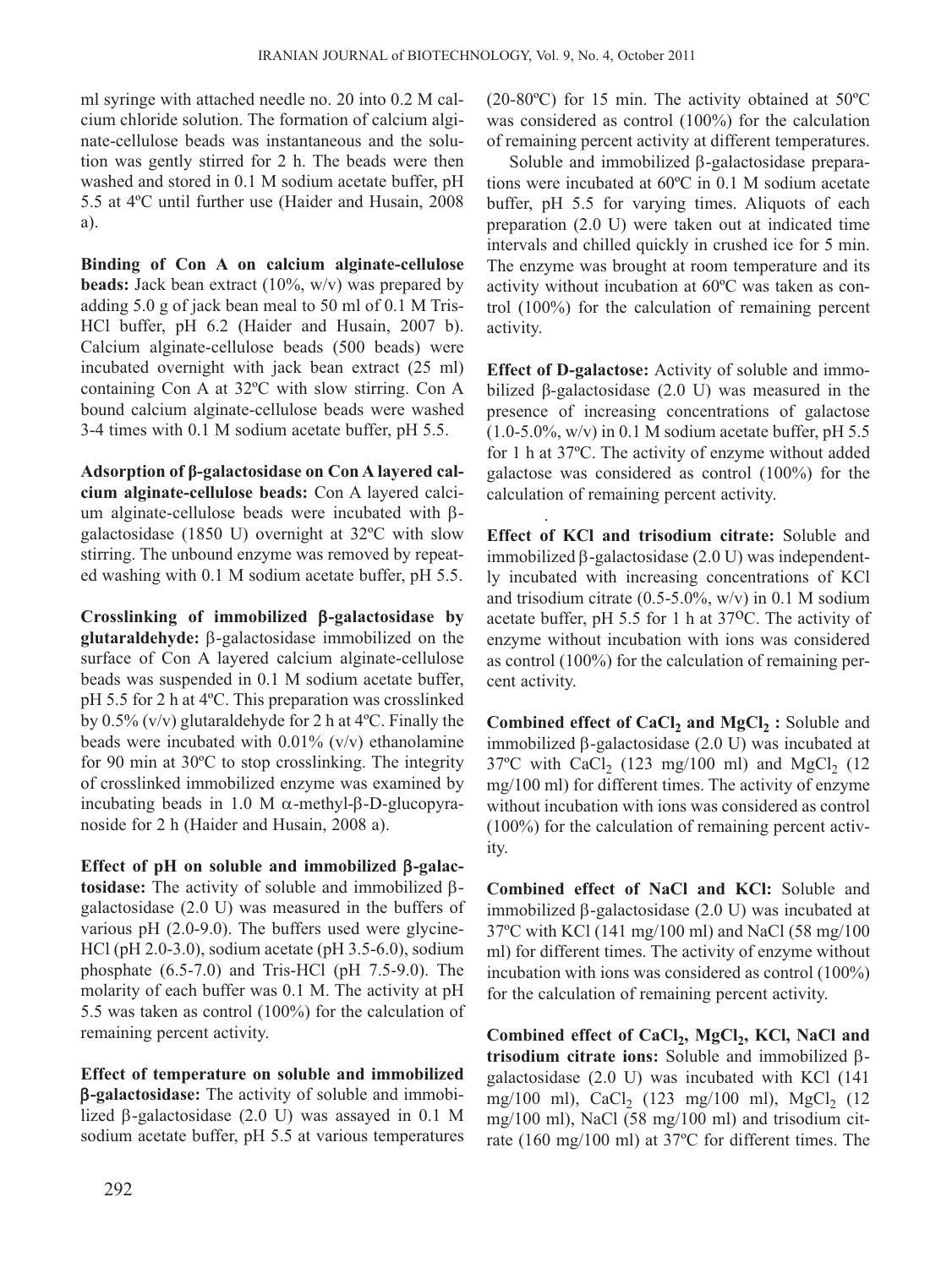activity of enzyme without incubation with ions was considered as control (100%) for the calculation of remaining percent activity.

**Effect of trypsin/pepsin on soluble and immobilized** β**-galactosidase:** Soluble and immobilized β-galactosidase (2.0 U) was independently incubated with increasing concentrations of trypsin/pepsin (0.025- 0.150 mg/ml) at 37ºC for 1 h. After incubation period, β-galactosidase activity was determined according to the procedure described in an earlier section.

**Hydrolysis of milk lactose by** β**-galactosidase in batch processes:** The milk was skimmed by centrifuging cold milk at 4500 rpm for 20 min. The fatty layer was removed from milk and stored at 4ºC for further use. Skimmed milk (500 ml) was treated by soluble and immobilized β-galactosidase (125 U) independently in batch processes at 50ºC and 60ºC for 10 h. The aliquots of 250 μl were taken out at indicated time intervals and the hydrolysis of lactose was estimated by the assay procedure described by Haider and Husain (2009 a).

**Hydrolysis of whey lactose by** β**-galactosidase in batch processes:** Skimmed milk was acidified by HCl until the pH reached to 4.8. The casein was removed by centrifugation. The obtained whey was stored at 4ºC for further use. Whey (500 ml) was treated by soluble and immobilized β-galactosidase  $(125 \text{ U})$  independently in batch processes at 50ºC and 60ºC for 10 h. The aliquots of 250 μl were taken out at indicated time intervals and the hydrolysis of lactose was estimated by assay procedure described by Haider and Husain (2009 a).

**Continuous hydrolysis of lactose through the packed-bed reactors containing immobilized enzyme:** Immobilized β-galactosidase (2000 U) was packed in two columns of similar dimensions (2.0  $\times$ 10.0 cm). The packed volume of each column was 8.0 ml. Lactose (0.1 M) dissolved in 0.1 M sodium acetate buffer, pH 5.5 containing 0.001 M sodium azide was passed through both the columns at different flow rates of 20 ml/h and 30 ml/h at room temperature  $(30-32$ <sup>o</sup>C).

**Glucose estimation by glucose oxidase-peroxidase coupled assay procedure:** Lactose hydrolysis was monitored for the formation of glucose by using glucose oxidase-peroxidase coupled assay procedure. An appropriate amount of lactose hydrolyzed by β-galactosidase, suitably diluted with 0.5 M phosphate buffer, pH 7.0 was taken. The hydrolysis of lactose was estimated by using solution C. Solution C was prepared by taking 5.0 mg glucose oxidase, 15.0 mg *o*-dianisidine HCl prepared in 2.5 ml distilled water, 40.0 ml glycerol (20%, v/v) and 1.0 mg of peroxidase dissolved in 5.0 ml 0.1 M potassium phosphate buffer, pH 7.0. To each tube, 1.5 ml of solution C was added. The test tubes were again incubated at 37ºC for 15 min and the reaction was stopped by adding 1.0 ml of 6.0 N HCl and the developed color was measured at 540 nm (Haider and Husain, 2009 a).

**Acid mediated hydrolysis of lactose:** Lactose (5.0 ml, 2.0 M) was mixed with 1.0 ml of  $20\%$  H<sub>2</sub>SO<sub>4</sub> and was heated for 10 min in a boiling water bath. This acid treated lactose solution was further neutralized with 10% NaOH at room temperature. Hydrolyzed lactose was taken in increasing concentrations for different time intervals till 1.0 ml and the products were estimated by using glucose oxidase-peroxidase coupled assay procedure (Haider and Husain, 2007 a).

**Statistical analysis:** Each value represents the mean for three independent experiments performed in duplicates, with average standard deviation <5%. The data expressed in various studies was plotted using Sigma Plot-9 and expressed with standard deviation of error (±). Data was analyzed by one-way ANOVA. P-values <0.05 were considered statistically significant.

## **RESULTS**

**Immobilization of** β**-galactosidase on bioaffinity support:** Table 1 demonstrates the immobilization of β-galactosidase on Con A layered calcium alginate-cellulose beads. The bioaffinity bound â galactosidase retained nearly 79% of the original activity. However, crosslinking with glutaraldehyde resulted in a marginal loss of 7% enzyme activity.

**Effect of pH:** Figure 1 demonstrates pH-activity profiles of soluble and immobilized β-galactosidase. The pH-optimum for both soluble and immobilized enzyme was same at 5.5. However, immobilized βgalactosidase exhibited a remarkable broadening in pH-activity profiles as compared to the native enzyme.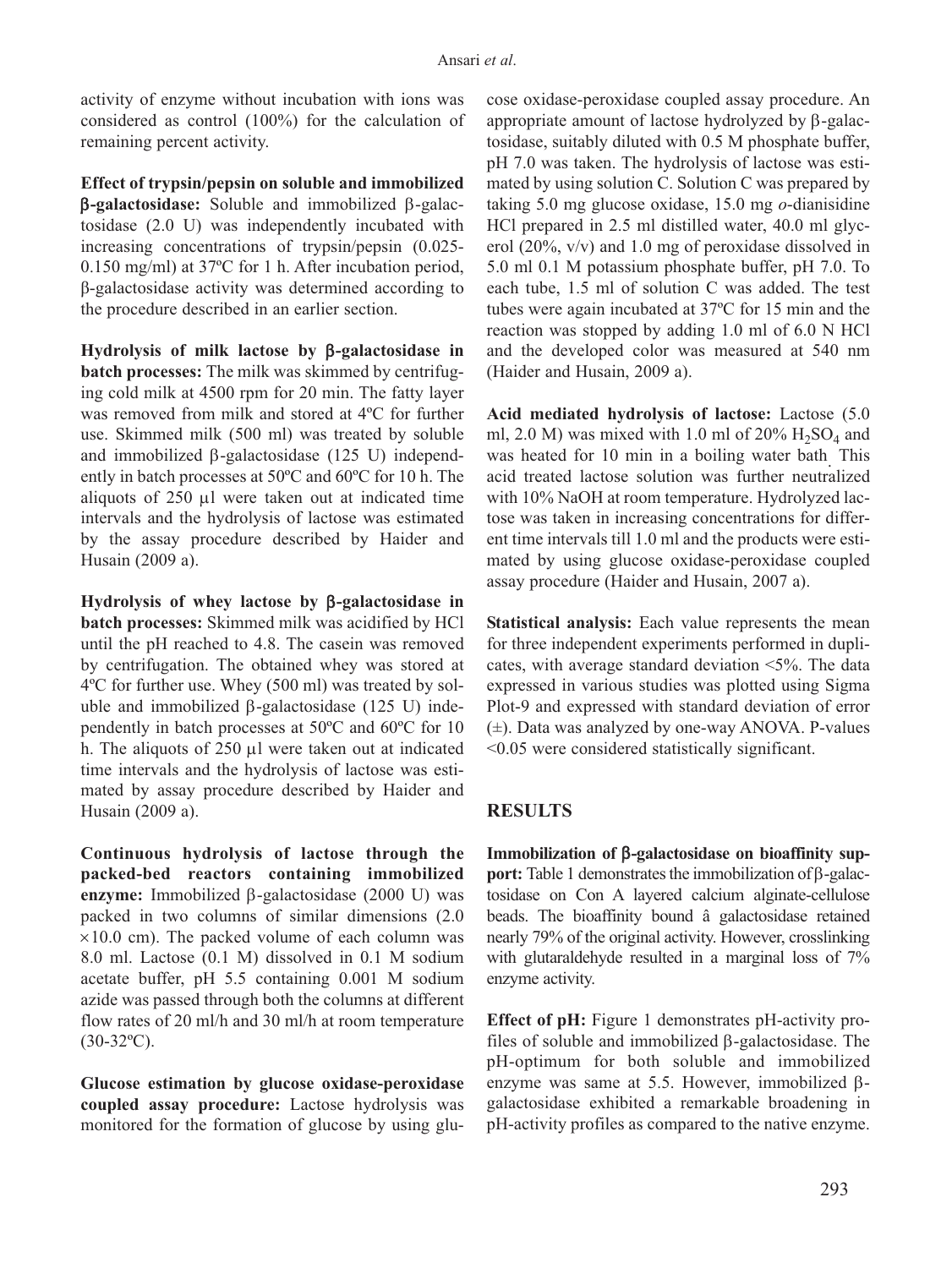

**Figure 1.** pH activity profiles for soluble and immobilized β-galactosidase. The activity of soluble and immobilized β-galactosidase (2.0 U) was measured in the buffers of various pH. The buffers used were glycine-HCl (pH 2.0-3.0), sodium acetate (pH 3.5-6.0), sodium phosphate (6.5-7.0) and Tris-HCl (pH 7.5-9.0). The molarity of each buffer was 0.1 M. The activity at pH 5.5 was taken as control (100%) for the calculation of remaining percent activity. The symbols show soluble (•) and immobilized (o) β-galactosidase.



**Figure 2.** Temperature activity profiles for soluble and immobilized β-galactosidase The activity of soluble and immobilized β-galactosidase (2.0 U) was assayed in 0.1 Msodium acetate buffer, pH 5.5 at various temperatures (20-80ºC) for 15 min. The activity obtained at 50ºC was considered as control (100%) for the calculation of remaining percent activity. For symbols, refer to Figure 1 legend.

The soluble enzyme retained 40% activity at pH 4.0 while the immobilized β-galactosidase exhibited 88% enzymatic activity at the same pH.

**Effect of temperature:** The temperature-activity profiles of soluble and immobilized β-galactosidase have been shown in Figure 2. The temperature-optimum for both soluble and immobilized enzyme was same, i.e. 50ºC. Immobilized β-galactosidase exhibited greater fractions of enzyme activity at lower and higher temperatures as compared to its soluble counterpart. The soluble enzyme showed 41% activity at 30ºC whereas the immobilized β-galactosidase retained 75% activity at the same temperature.

Soluble β-galactosidase exhibited 32% enzyme

activity after 2 h exposure at 60ºC while the immobilized enzyme retained 65% of the original activity under similar incubation conditions (Fig. 3). Moreover, the immobilized β-galactosidase retained 28% residual activity even after 5 h incubation at 60ºC while the soluble enzyme lost its entire activity.

**Effect of D-galactose:** Fig. 4 shows the inhibitory effect of galactose on the activity of soluble and immobilized βgalactosidase. The soluble enzyme retained 35% activity in the presence of 5.0% galactose while the immobilized β-galactosidase exhibited much higher enzyme activity, 67% under identical experimental conditions.

**Effect of KCl and trisodium citrate:** Potassium and

| Enzyme preparation                                            | Enzyme activity<br>loaded $X(U)$ | Enzyme activity in<br>washes $Y(U)$ | Activity bound/g cellulose-alginate<br>beads |          | Activity yield<br>$(\%)$ B/A x 100 |
|---------------------------------------------------------------|----------------------------------|-------------------------------------|----------------------------------------------|----------|------------------------------------|
|                                                               |                                  |                                     | Theoretical<br>$(X-Y)=A$                     | Actual=B |                                    |
| Enzyme adsorbed on the<br>surface of beads                    | 1850                             | 204                                 | 1646                                         | 1300     | 79                                 |
| Enzyme adsorbed on the<br>surface of beads and<br>crosslinked | 1300                             | 0                                   | 1300                                         | 1185     | 72                                 |

**Table 1.** β-Galactosidase immobilized on Con A layered calcium alginate-cellulose beads.

Each value represents the mean for three independent experiments performed in duplicates, with average standard deviations, < 5%.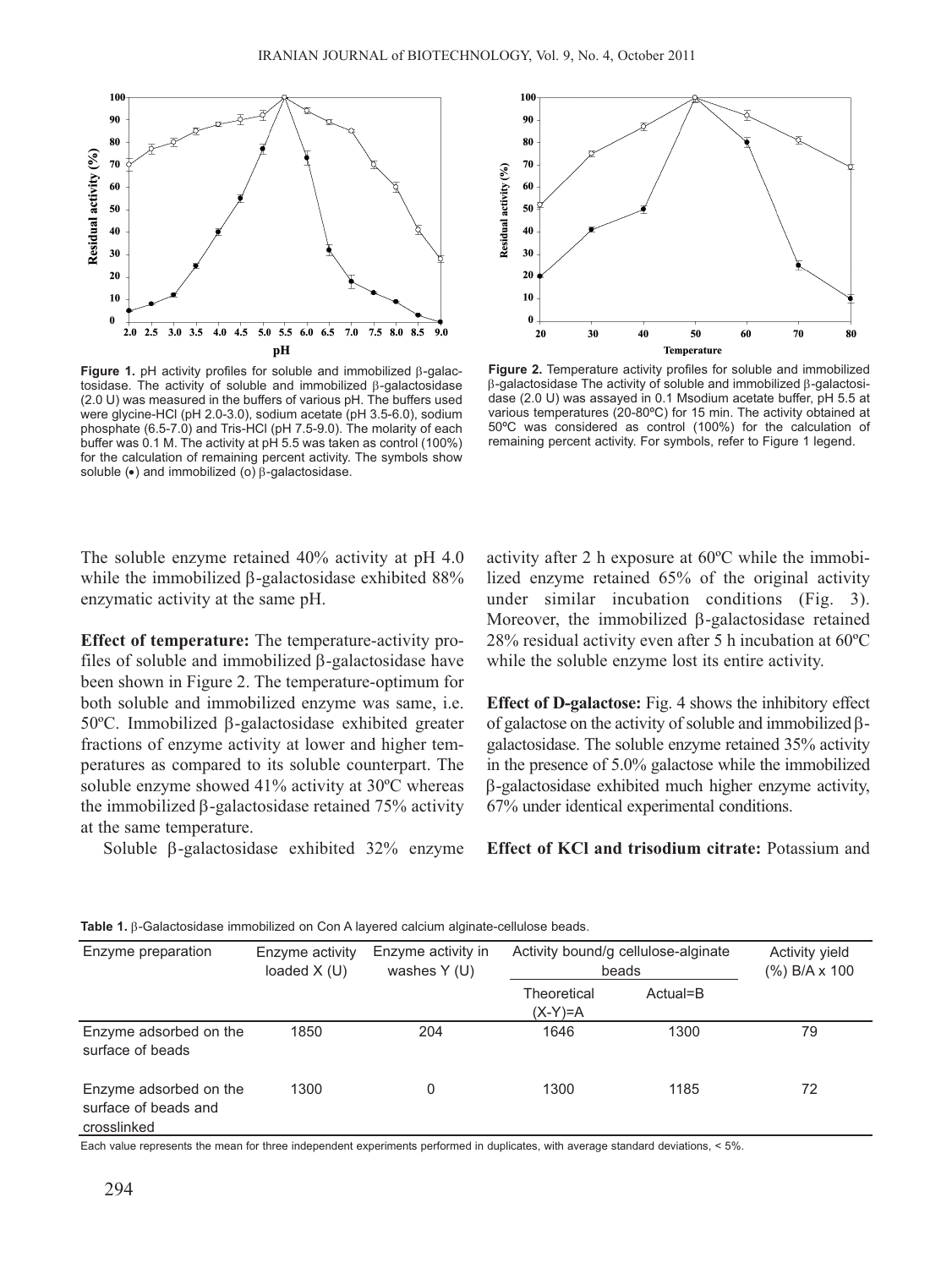

**Figure 3.** Thermal denaturation for soluble and immobilized βgalactosidase. Soluble and immobilized β-galactosidase was incubated at 60ºC in 0.1 M sodium acetate buffer, pH 5.5 for varying times. Aliquots of each preparation (2.0 U) were taken out at indicated time intervals and chilled quickly in crushed ice for 5 min. The enzyme was brought at room temperature. The activity of enzyme without incubation at 60ºC was taken as control (100%) for the calculation of remaining percent activity. For symbols, refer to Figure 1 legend.



**Figure 4.** Effect of D-galactose on soluble and immobilized β-galactosidase. Effect of galactose on soluble and immobilized β-galactosidase (2.0 U) was measured in the presence of increasing concentrations of galactose (1-5%, w/v) in 0.1 M sodium acetate buffer, pH 5.5 for 1 h at 37ºC. The activity of enzyme obtained without added galactose was taken as control (100%) for the calculation of remaining percent activity. For symbols, refer to Figure 1 legend.



**Figure 5.** Effect of KCl on soluble and immobilized b-galactosidase. Soluble and immobilized b-galactosidase (2.0 U) was incubated with increasing concentration of KCl (0.5-5.0%) in 0.1 M sodium acetate buffer, pH 5.5 for 1 h at 37°C. The activity of enzyme without incubation with KCl was considered as control (100%) for the calculation of remaining percent activity. For symbols, refer to Figure 1 legend.



**Figure 6.** Effect of trisodium citrate on soluble and immobilized βgalactosidase. Soluble and immobilized β-galactosidase (2.0 U) was incubated with increasing concentration of trisodium citrate (0.5-5.0%) in 0.1 M sodium acetate buffer, pH 5.5 for 1 h at 37ºC. The activity of enzyme without added trisodium citrate was considered as control (100%) for the calculation of remaining percent activity. For symbols, refer to Figure 1 legend.

citrate ions are present in milk. Therefore, it is important to evaluate the stability of soluble and immobilized β-galactosidase in the presence of different concentrations of  $K^+$  (KCl) and citrate (trisodium citrate) ions. The incubation of soluble and immobilized βgalactosidase with increasing concentrations of KCl for 1 h at 37ºC showed an enhancement in the activity of enzyme. The activity of soluble enzyme was increased to 140% in the presence of 4.0% KCl while the immobilized β-galactosidase showed an enhancement in activity upto 160% (Fig. 5).

Soluble and immobilized β-galactosidase was exposed to different concentrations of citrate (trisodium citrate) for 1 h at 37ºC (Fig. 6). The soluble enzyme exhibited maximum activity 111% at 2.0% trisodium citrate exposure while the immobilized β-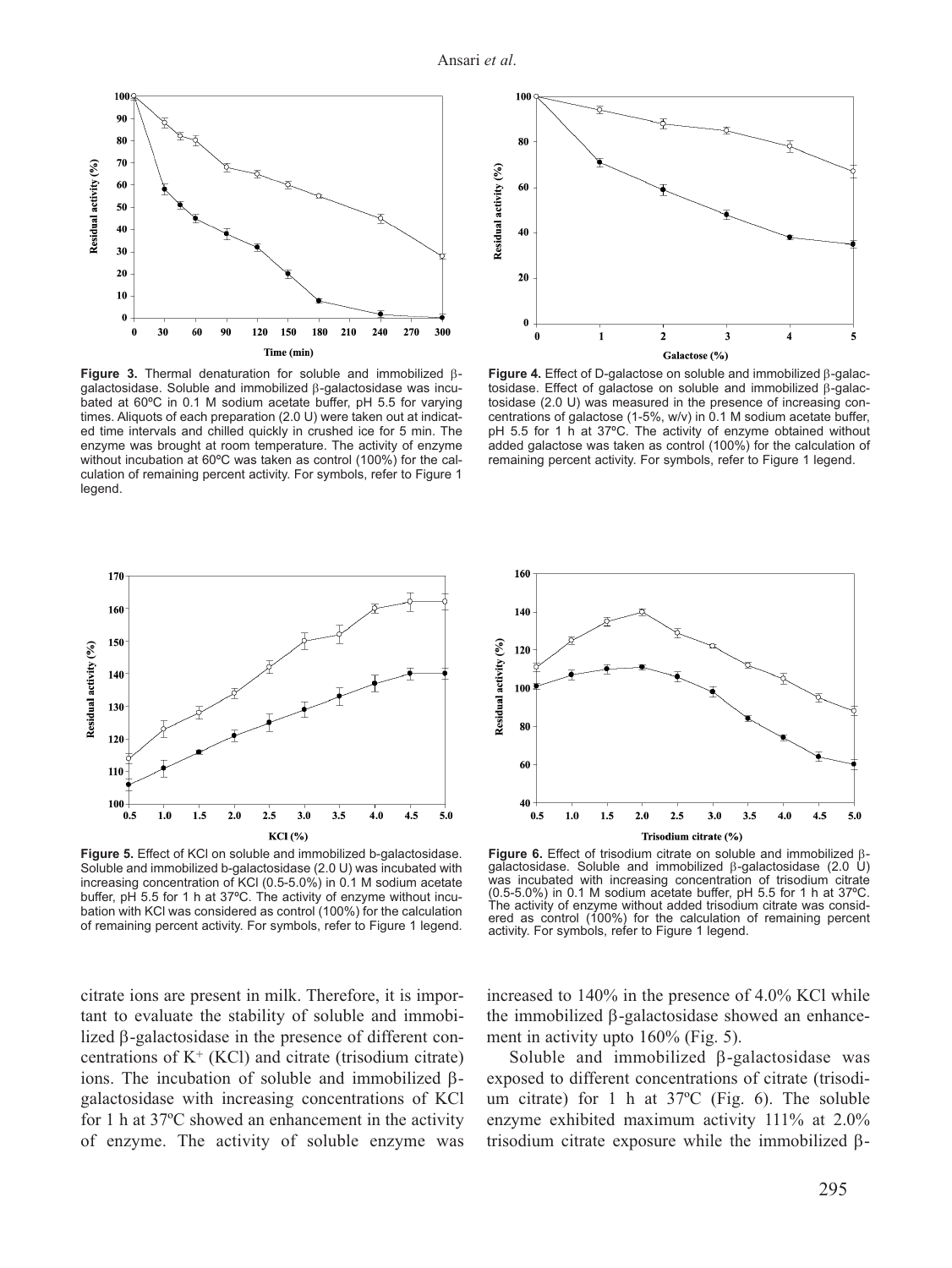

**Figure 7.** Hydrolysis of lactose in milk/whey by soluble and immobilized β-galactosidase in batch processes. Milk and whey (500 ml, each) was treated by soluble and immobilized β-galactosidase (125 U) independently in stirred batch processes at 50ºC and 60ºC for 10 h. The aliquots of 250 μl were taken out at indicated time intervals. The hydrolysis of lactose was estimated by using assay procedure as described in text. The symbols show hydrolysis of milk by soluble ( $\bullet$ ) and immobilized (o) β-galactosidase and hydrolysis of whey by soluble ( $\blacktriangledown$ ) and immobilized (Δ) β-galactosidase.

galactosidase showed much enhanced activity upto 140% under similar experimental conditions.

**Combined effect of CaCl<sub>2</sub> and MgCl<sub>2</sub>:** The combined effect of  $Ca^{+2}$  and  $Mg^{+2}$  ions on the activity of soluble and immobilized β-galactosidase is illustrated in Table 2. The activity of immobilized enzyme was enhanced to 168% after 1 h incubation with combined ions while the enhancement was 133% in case of soluble β-galactosidase. An enhancement in immobilized enzyme activity was 217% upon combined exposure with these ions for 6 h whereas the activation in case of soluble β-galactosidase was only 161% under similar incubation conditions.

**Combined effect of NaCl and KCl:** Table 3 demonstrates the combined effect of  $Na^+$  and  $K^+$  ions on the activity of soluble and immobilized β-galactosidase. The activity of soluble β-galactosidase was increased to 120% at 1.5 h incubation at 37ºC while the immobilized enzyme showed significantly higher enhancement of 156% activity under identical conditions.

Combined effect of CaCl<sub>2</sub>, MgCl<sub>2</sub>, KCl, NaCl and **trisodium citrate:**  $Ca^{+2}$ ,  $Mg^{+2}$ ,  $K^+$ ,  $Na^+$  and citrate

Table 2. Combined effect of CaCl<sub>2</sub> and MgCl<sub>2</sub> on soluble and immobilized β-galactosidase.

| Time (min) | Relative activity (%) |                |  |
|------------|-----------------------|----------------|--|
|            | $S\beta G$            | IBG            |  |
| 15         | $103 + 1.80$          | $124 \pm 1.47$ |  |
| 30         | 116±0.68              | $131 \pm 0.83$ |  |
| 45         | $130+0.47$            | $144 + 249$    |  |
| 60         | $133 + 1.36$          | $168 + 1.61$   |  |
| 90         | $142 + 1.49$          | $177 + 1.94$   |  |
| 120        | $150+0.69$            | $200+0.73$     |  |
| 180        | 156±1.57              | $205 \pm 0.19$ |  |
| 240        | 161±1.52              | $217+2.02$     |  |
| 300        | $161 \pm 0.94$        | 217±1.63       |  |
| 360        | 161±2.46              | 217±1.59       |  |

Soluble and immobilized b-galactosidase (2.0 U) was incubated for different time intervals at 37ºC with calcium chloride (123 mg/100 ml) and magnesium chloride (12 mg/100 ml) in 0.1 M sodium acetate buffer, pH 5.5. The activity of the enzyme without these ions was considered as control (100%) for the calculation of remaining percent activity.

**Table 3.** Combined effect of KCl and NaCl on soluble and immobilized β-galactosidase.

| Time (min) | Relative activity (%) |                |  |
|------------|-----------------------|----------------|--|
|            | $S\beta G$            | $\mathsf{IBG}$ |  |
| 15         | 97±1.86               | 109±1.56       |  |
| 30         | $102+2.17$            | $124 \pm 1.83$ |  |
| 45         | $107 + 0.94$          | $137 + 1.38$   |  |
| 60         | $114 + 1.63$          | $148 + 0.52$   |  |
| 90         | 120±1.55              | 156±0.79       |  |
| 120        | $123 \pm 2.09$        | $167+2.19$     |  |
| 180        | $124 \pm 2.63$        | 175±1.60       |  |
| 240        | $128 + 1.48$          | $175 + 1.99$   |  |
| 300        | 128±0.72              | $175 \pm 0.62$ |  |
| 360        | 128±0.39              | $175 + 1.52$   |  |

Soluble and immobilized β-galactosidase (2.0 U) was incubated for different times at 37ºC with potassium chloride (141 mg/100 ml) and sodium chloride (58 mg/100 ml) in 0.1 M sodium acetate buffer, pH 5.5. The activity of the enzyme without these ions was considered as control (100%) for the calculation of remaining percent activity.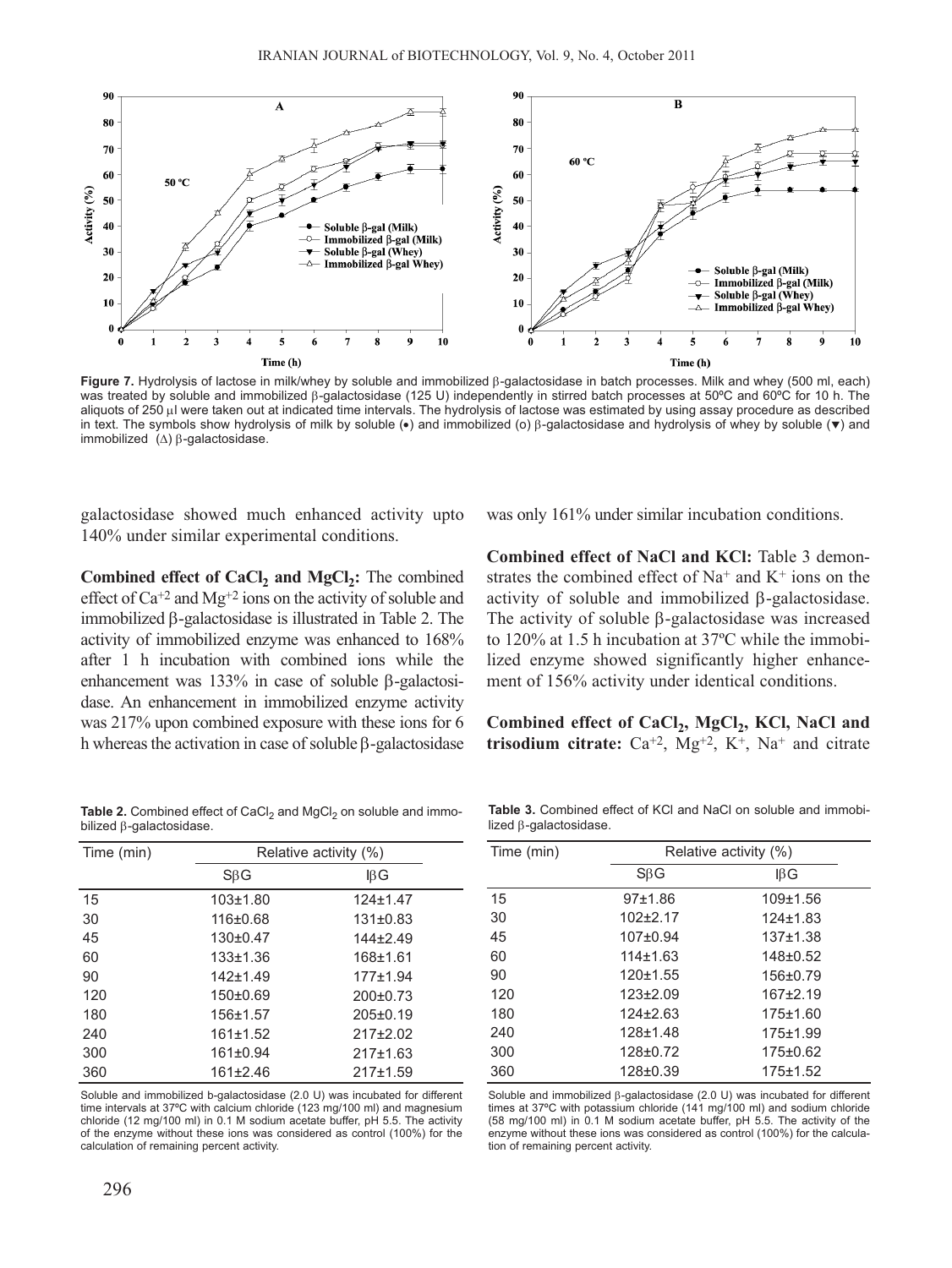ions are important ions of milk. Thus, in the present study, we investigated the synergistic effect of these five ions on the activity of soluble and immobilized βgalactosidase. Both the enzyme preparations were incubated together with all these ions for different times with the same concentration as they are present in milk. The activity of both soluble and immobilized β-galactosidase was enhanced till 5 h (Table 4). Soluble β-galactosidase showed an increase in enzyme activity upto 130% upon 3 h incubation while the activity of immobilized enzyme was enhanced to 175% under identical exposure.

**Effect of Pepsin and Trypsin:** The effect of pepsin and trypsin on the activity of soluble and immobilized enzyme is shown in Table 5. The soluble enzyme retained 69% residual activity after treating with 0.15 mg/ml pepsin whereas the immobilized enzyme retained 84% activity under identical pepsin treatment. Moreover, the maximum activity of 156% was achieved by the immobilized β-galactosidase in the presence of trypsin at a concentration of 0.10 mg/ml while the activity retained by the soluble enzyme under similar conditions was 134%.

**Lactose hydrolysis from milk and whey in stirred batch processes at 50ºC and 60ºC:** Figure 7 illustrates the hydrolysis of lactose from milk and whey at regular time intervals for 10 h at 50ºC and 60ºC. It was observed that hydrolysis of lactose in milk by soluble enzyme was 59% after 8 h at 50ºC whereas immobilized β-galactosidase exhibited 71% hydrolysis under similar experimental conditions. Moreover, the soluble β-galactosidase hydrolyzed 72% lactose from whey after 9 h while immobilized enzyme showed greater amount of lactose hydrolysis 84% under identical conditions.

Table 4. Combined effect of CaCl<sub>2</sub>, MgCl<sub>2</sub>, KCl, NaCl and trisodium citrate ions on soluble and immobilized β-galactosidase.

| Time (min) | Relative activity (%) |                |  |
|------------|-----------------------|----------------|--|
|            | $S\beta G$            | ΙßG            |  |
| 15         | $62+1.01$             | $90+0.93$      |  |
| 30         | 100±1.30              | 100±1.51       |  |
| 45         | $103 + 1.19$          | $109 + 1.83$   |  |
| 60         | $111 \pm 0.72$        | $123 \pm 0.82$ |  |
| 90         | $120 \pm 2.18$        | $143 + 1.97$   |  |
| 120        | $123 \pm 1.72$        | $152+2.15$     |  |
| 180        | $130+2.82$            | 175±1.83       |  |
| 240        | 140±1.70              | $183 + 0.92$   |  |
| 300        | $143 + 1.92$          | $187+2.11$     |  |
| 360        | 143±0.83              | $187 + 1.71$   |  |

Soluble and immobilized β-galactosidase (2.0 U) was incubated for different times at 37°C with calcium chloride (123 mg/100 ml), magnesium chloride (12 mg/100 ml), potassium chloride (141 mg/100 ml), sodium chloride (58 mg/100 ml) and trisodium citrate (160 mg/100 ml) in 0.1 M sodium acetate buffer, pH 5.5. The activity of the enzyme without these ions was considered as control (100%) for the calculation of remaining percent activity after exposure to these components.

Similarly, the hydrolysis of milk lactose at 60ºC after 4 h was 37% and 48% by free and immobilized enzyme, respectively. However, lactose hydrolysis achieved in whey after 7 h was 63% and 70% by soluble and immobilized β-galactosidase, respectively (Fig. 7).

**Continuous hydrolysis of lactose through the packed-bed reactors filled with immobilized** β**galactosidase:** The rate of lactose hydrolysis was monitored at different flow rates in reactors containing immobilized enzyme. The greater extent of lactose was hydrolyzed inside the column containing immobilized β-galactosidase when the flow rate was 20 ml/h

| Concentration (mg/ml) | Relative activity (%) |               |                |                |
|-----------------------|-----------------------|---------------|----------------|----------------|
|                       | Pepsin                |               |                | Trypsin        |
|                       | $S\beta G$            | IBG           | $S\beta G$     | IβG            |
| 0.025                 | $88 + 1.24$           | 96±1.79       | $111 \pm 0.92$ | 126±1.01       |
| 0.050                 | $84 + 0.83$           | 93±1.01       | $123 \pm 2.82$ | $142 + 3.11$   |
| 0.075                 | 81±1.82               | $90+0.29$     | $129 \pm 2.19$ | 151±1.84       |
| 0.100                 | 77±1.92               | $88 + 2.08$   | $134 + 1.84$   | $156 \pm 0.99$ |
| 0.125                 | $73+2.06$             | 85±1.89       | $127 \pm 2.65$ | $150+2.98$     |
| 0.150                 | $69+2.47$             | $84 \pm 1.70$ | $122 + 1.61$   | 145±3.06       |

**Table 5.** Effect of pepsin/trypsin on soluble and immobilized β-galactosidase.

Soluble and immobilized β-galactosidase (2.0 U) was independently incubated with increasing concentrations of pepsin/trypsin (0.025-0.150 mg/ml) in 0.1 M sodium acetate buffer, pH 5.5 for 1 h at 37ºC. The activity of the enzyme without pepsin/trypsin treatment was considered as control (100%) for the calculation of remaining percent activity.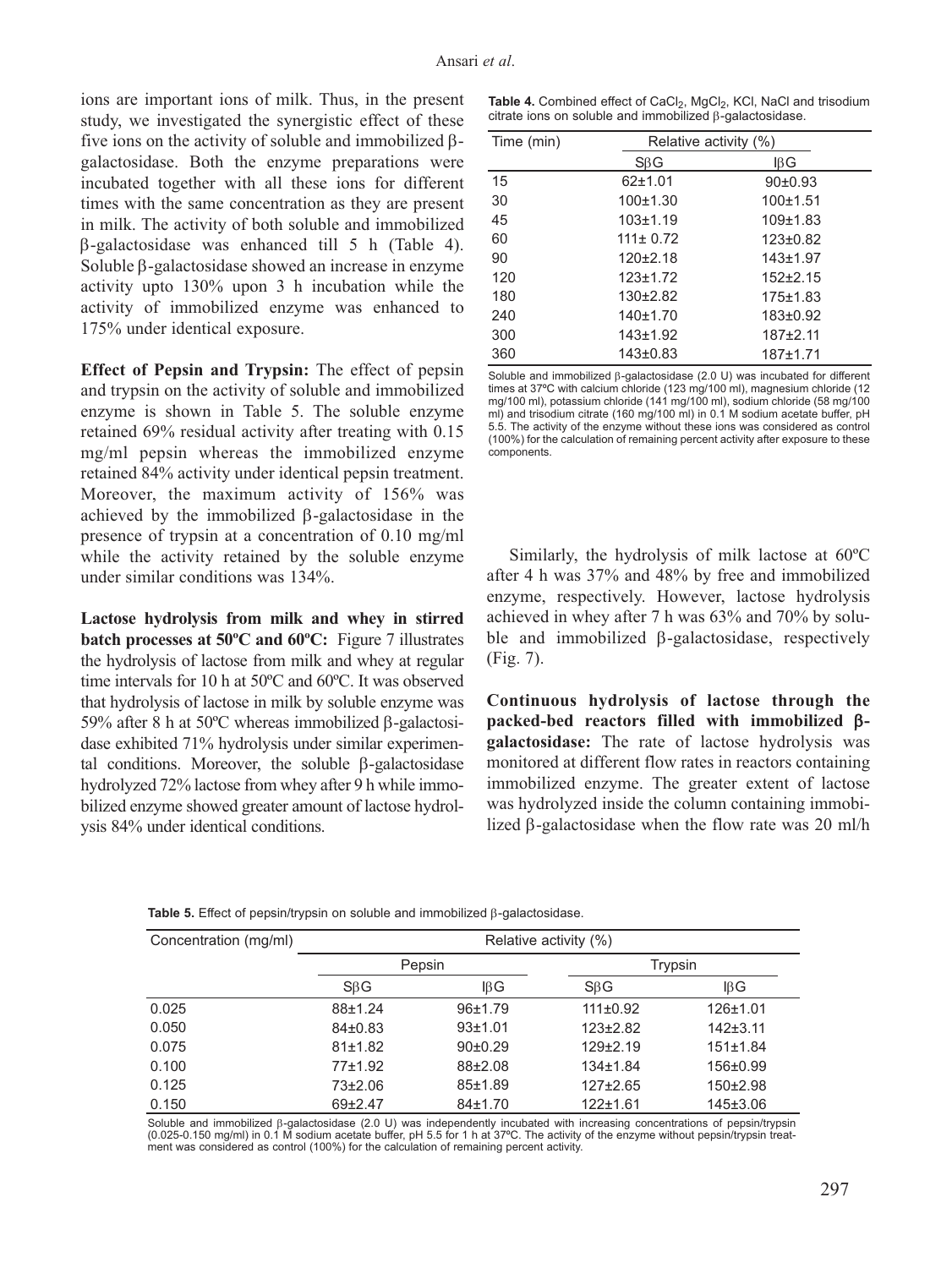**Table 6.** Continuous lactose hydrolysis through the packed-bed reactors containing immobilized β-galactosidase.

| Number of days | Lactose hydrolysis at different flow rates |           |  |
|----------------|--------------------------------------------|-----------|--|
|                | $20$ ml/h                                  | $30$ ml/h |  |
| Control        | 100                                        | 100       |  |
| 5              | $92+2.16$                                  | $87+2.82$ |  |
| 10             | $90+2.98$                                  | $84+3.06$ |  |
| 15             | 86±1.82                                    | 84±0.93   |  |
| 20             | $86+2.60$                                  | 78±2.94   |  |
| 25             | 79±3.72                                    | $74+3.10$ |  |
| 30             | $74 + 3.19$                                | 70±2.84   |  |

Hydrolysis of lactose in a continuous reactor containing immobilized β-galactosidase (2000 U) was performed as described in text. Each value represents the mean for three independent experiments performed in duplicates, with average standard deviations, < 5%.

while the hydrolytic rates slightly decreased as the flow rate was increased to 30 ml/h. It was seen that 90% lactose was hydrolyzed by the immobilized preparation after 10 d of the operation of reactor when the flow rate was 20 ml/h. However, immobilized β galactosidase exhibited 78% and 70% conversion of lactose after 20 d and 30 d of continuous operation of the reactor at a flow rate of 30 ml/h (Table 6).

#### **DISCUSSION**

In the recent past, cellulose and alginate supports have been exploited independently by several researchers for the purpose of enzyme immobilization. Cellulose is used for enzyme immobilization due to its unique hydrophilic characteristics, relatively high chemical stability and remarkable environmental protecting capability (Zhang *et al*., 2009; Lee *et al*., 2008). Several studies also reported the use of sodium alginate for immobilizing and microencapsulating enzymes, cell organelles, plants and animal cells (Haider and Husain, 2007 b; Prashanth and Mulimani, 2005). The use of calcium alginate beads have been used by Smidsrod and Skjak-Braek (1990) for entrapment of enzymes but due to their large pore size, leakage of enzyme occurs through them. Thus, the present study aimed to work out a novel and inexpensive approach of preparing hybrid gel from calcium alginate-cellulose beads. These gel beads were layered with Con A obtained directly from jack bean extract. Partially purified almond β-galactosidase was then immobilized on this Con A layered support. In order to prevent the leaching of enzyme from the surface of beads, this immobilized enzyme preparation was crosslinked by glutaraldehyde (Table 1). Crosslinking resulted in a loss of 7% enzyme activity. It has earlier been reported that crosslinking leads to genuine enhancement of conformational stability of an enzyme (Haider and Husain, 2008 b; Betancor *et al*., 2006; Alonso *et al*., 2005).

The catalytic activity of the enzyme depends on the presence of a given conformational structure in the folded polypeptide chain, even minor alterations in the tertiary structure resulted in a loss of biocatalytic activity (Neri *et al*., 2008). Immobilized β-galactosidase showed significant stability at lower and higher pH values as compared to its soluble counterpart. It could be due to greater alteration produced in the tertiary structure of free enzyme in highly acidic and basic solutions as compared to the immobilized enzyme. Moreover, the loss in activity of soluble enzyme at higher temperatures can be attributed to the denaturation of enzyme molecules resulting in the rupturing of native conformation of proteins. Thus, the immobilized enzyme showed significant improvement in thermal and chemical stability (Figs. 1-3).

Several workers have investigated that galactose is one of the end products of β-galactosidase catalyzed hydrolysis of lactose and it competitively inhibited the enzyme (Park and Oh, 2010; Zhou *et al*., 2003). Our results (Fig. 4) were in accordance with the previously published observations indicating that immobilized βgalactosidase was significantly more resistant to inhibition mediated by galactose as compared to the free enzyme (Haider and Husain, 2009 b).

The activity of immobilized β-galactosidase was better protected in the presence of KCl and trisodium citrate (Figs. 5, 6). Weixia *et al*. (1999) have reported a decrease in activity of *Cicer arietinum* β-galactosidase in the presence of citric acid and enhancement in the activity of enzyme in the presence of KCl. Their studies suggested 98.8% enzyme activity in the presence of 40 mM KCl in case of free enzyme whereas enzyme immobilized on carrier 1 and carrier 2 exhibited 121% and 147% of enzyme activity, respectively. Inhibitory effect of citric acid (0.1 M) on the activity of *Cicer arietinum* β-galactosidase showed 82% and 89% residual activity for the enzyme immobilized on carrier 1 and carrier 2, respectively.

The results for the continuous hydrolysis of lactose in batch process exhibited a higher rate of hydrolysis in case of soluble β-galactosidase for the first few hours as compared to the immobilized enzyme (Fig. 7). This might be due to the easy accessibility of solu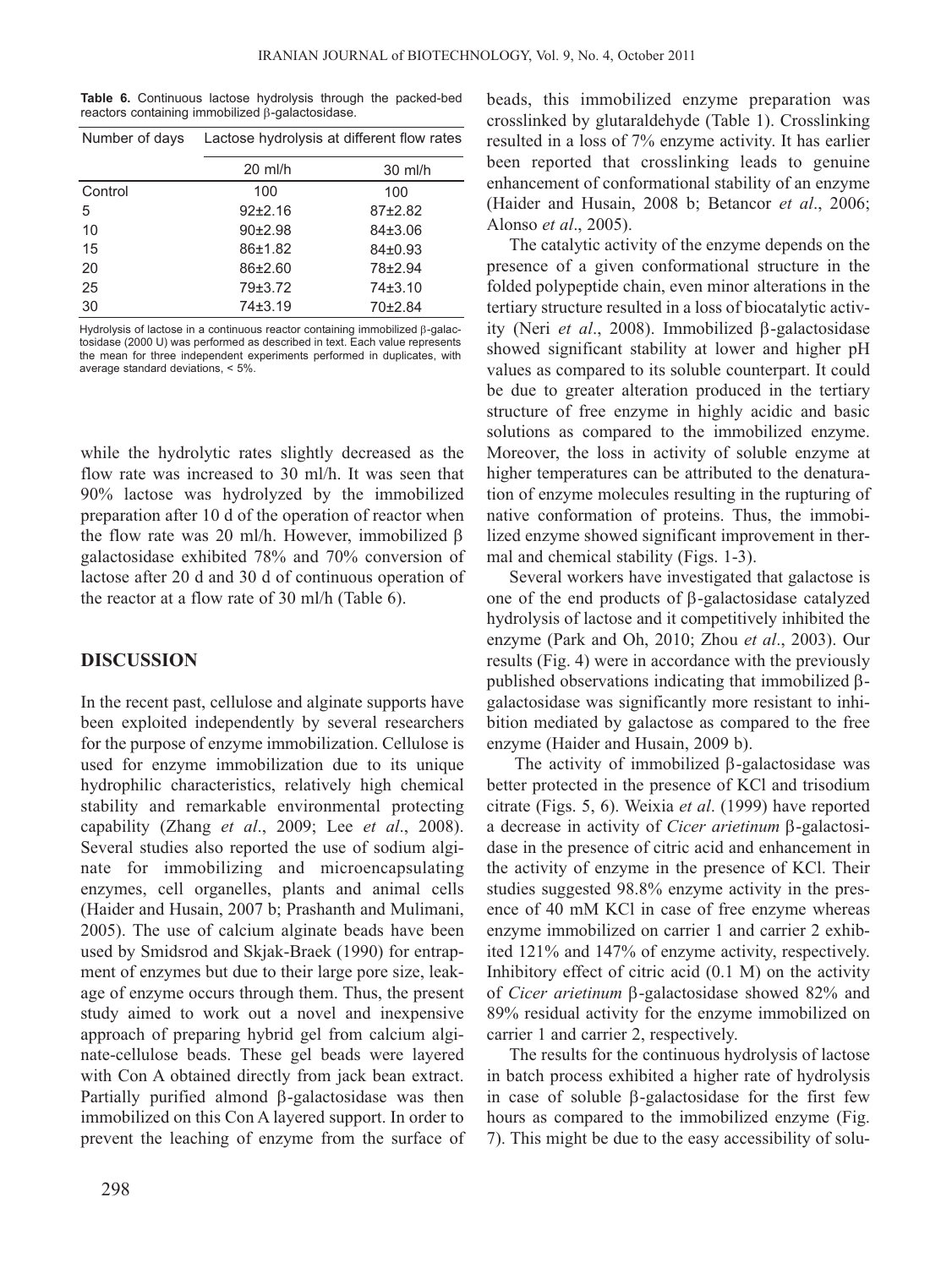ble enzyme for first few hours but after prolonged incubation, the rate of lactose hydrolysis decreased. Mammarella and Rubiolo (2006) suggested product inhibition as a probable reason for the decrease in lactose hydrolysis by the soluble enzyme. Our observations showed that immobilized β-galactosidase was more suitable for lactose hydrolysis on prolonged incubation. Haider and Husain (2007 b) have described that calcium alginate entrapped β-galactosidase was quite effective in the hydrolysis of lactose in batch process at 37ºC. The rate of hydrolysis of lactose in whey and milk is dependent on the activity of βgalactosidase which in turn depends on the reaction conditions such as pH, temperature, concentration of enzyme and processing time (Sener *et al*., 2006). Since pH of whey ranges from 4.5 to 5.0 whereas the pH of milk ranges from 6.5 to 6.8, almond β-galactosidase having an optimum pH of 5.5 showed 78% activity at pH 5.0 (Fig. 1). Thus, whey was hydrolyzed to a greater extent as compared to skimmed milk in continuous stirred batch process at 50ºC and 60ºC.

Minerals contribute to the buffering capacity of milk by maintaining its pH, ionic strength and osmotic pressure. Thus, we have studied the synergistic effect of  $Ca^{+2}$  and  $Mg^{+2}$  ions (Table 2), Na<sup>+</sup> and K<sup>+</sup> ions (Table 3) and the combined effect of Na+(NaCl),  $K^+(KC)$ ,  $Ca^{+2}(CaCl_2)$ ,  $Mg^{+2}(MgCl_2)$  and citrate ions (trisodium citrate) on the activity of soluble and immobilized enzyme (Table 4). Activity enhancement of 123% was observed for soluble enzyme in presence of all these ions while the immobilized β-galactosidase showed a significant enhancement in the activity of enzyme, 152% under similar conditions. These results showed that a synergistic effect of  $CaCl<sub>2</sub>$ , MgCl<sub>2</sub>, NaCl and KCl has a stimulating effect on the activity of both soluble and immobilized enzyme. However, this effect was more pronounced in case of immobilized enzyme. The observation of the effects of various cations are in agreement with the reports on the requirements for mono and divalent metal ions for optimal activity and stability for a number of different β-galactosidases (Nguyen *et al*., 2007; Nguyen *et al*., 2006; Rajakala and Karthigai, 2006; Nakayama and Amachi, 1999). Ca<sup>+2</sup> is a known inhibitor of some βgalactosidases (Haider and Husain, 2009 b; Fernandes *et al*., 2002; Lee *et al*., 2002; Garman *et al*., 1996; Smart *et al*., 1985) while the stimulation of almond βgalactosidase by  $Mg^{+2}$  ion has already been demonstrated (Haider and Husain, 2007 a). Huang *et al*. (1996) reported the combined effect of  $Ca^{+2}$  and  $Mg^{+2}$ ions on both soluble and immobilized *Streptavidin* βgalactosidase.

Immobilized β-galactosidase was significantly stabilized against the action of proteolytic enzymes; pepsin and trypsin (Table 5). Moreover, the activity of immobilized enzyme was enhanced drastically in the presence of trypsin as compared to its soluble counterpart. Our results are in agreement with the previously published observation indicating that immobilized βgalactosidase showed significant enhancement in enzyme activity in the presence of trypsin as compared to pepsin (Haider and Husain, 2008 a).

Table 6 describes the hydrolysis of lactose by immobilized β-galactosidase in continuous packed bed reactors at different flow rates. It was observed that the maximum hydrolysis occurred at a flow of 20 ml/h while the hydrolytic rate decreased at 30 ml/h. It was due to residence time of lactose inside the column containing immobilized β-galactosidase (Zhou and Chen, 2001). Mammarella and Rubiolo (2006) have earlier reported higher lactose hydrolysis at low flow rates. In view of the stability offered by the immobilized βgalactosidase together with its high porosity and excellent flow properties, it appeared to be a promising system for the continuous production of lactose-free milk and whey in dairy industries.

The enzyme bound to Con A layered calcium alginate-cellulose beads has large surface area which provided easy contact with more substrate molecules and caused no problem of substrate and product diffusion as it has been reported earlier in case of microencapsulated and entrapped enzyme (Nogales and Lopez, 2006). Since immobilization yield was high (72%) and the immobilized enzyme remained active for longer durations without a reasonable decrease in activity, this method could be employed for the hydrolysis of lactose from whey and milk in batch as well as in continuous reactors.

## **CONCLUSIONS**

Con A layered calcium alginate-cellulose beads have large surface area that has been exploited for the immobilization of β-galactosidase. The enzyme present on its surface makes easy contact with more substrate and has no problem of substrate and product diffusion as it has been reported in case of microencapsulated and entrapped enzyme. Immobilized enzyme exhibited significantly higher activity and stability at different pH and temperatures. This immobilized enzyme preparation was found to be remarkably stable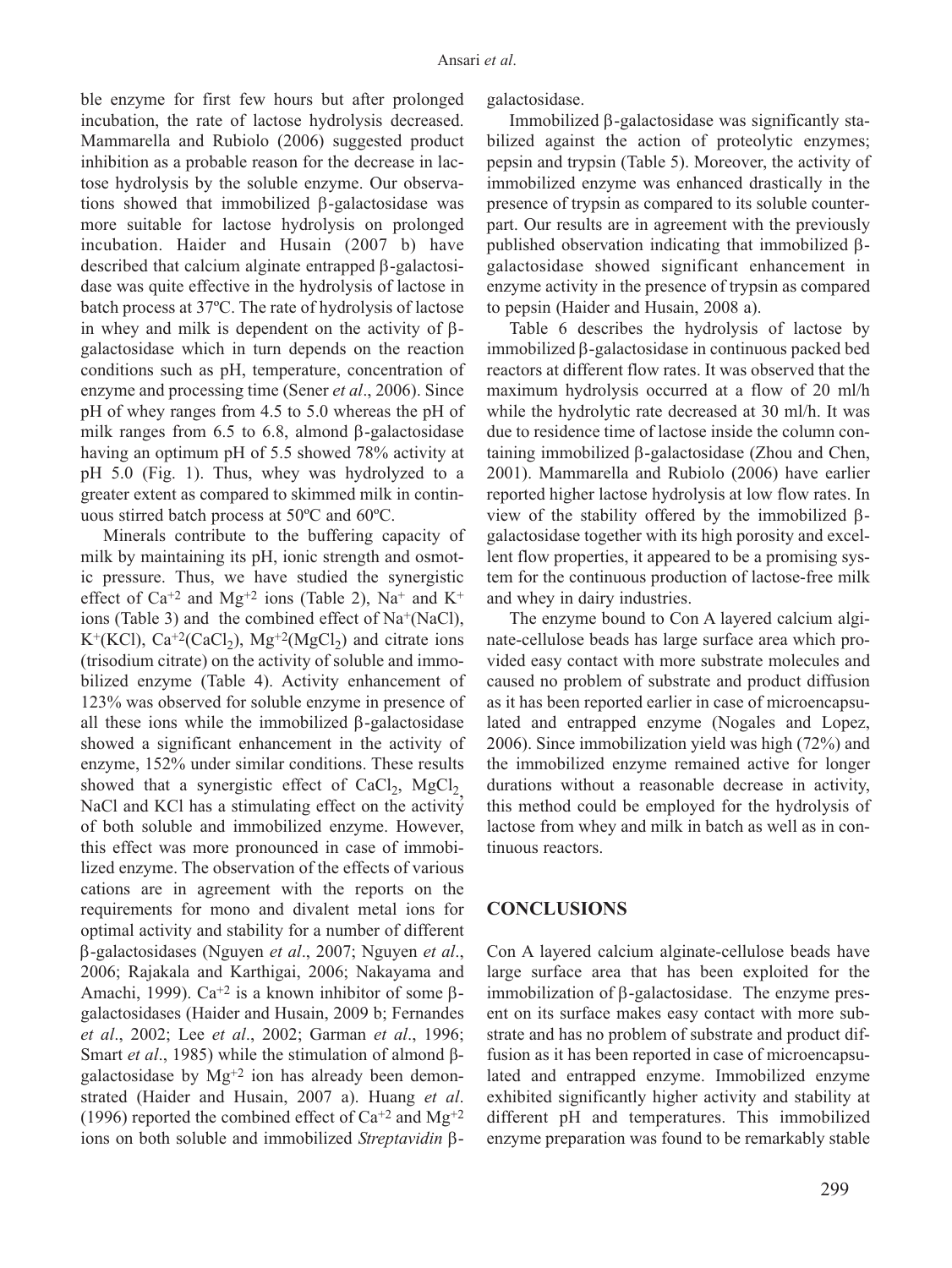against the inactivation mediated by pepsin and trypsin and also retained very high activity in presence of various cations. On the basis of these findings, we suggest that biological and/or technical relevance of this study is that such immobilized enzyme preparations could be employed for the hydrolysis of lactose for lactose intolerant patients. In view of its stability and utility in batch process, such preparation could be exploited for the continuous conversion of lactose from milk and whey for longer durations in a reactor in a more convenient and cheaper way.

## **Acknowledgments**

The authors are thankful to the Council of Science and Technology, Lucknow, Uttar Pradesh for funding the project entitled "Immobilization of plant and fungal βgalactosidases by using bioaffinity supports-Its application in the hydrolysis of lactose in whey and milk."

## **References**

- Alonso N, Lopez-Gallego F, Betancor L, Hidalgo A, Mateo C, Guisan JM (2005). Immobilization and stabilization of glutaryl acylase on aminated sepabeads supports by the glutaraldehyde crosslinking method. *J Mol Catal B*: *Enzym*. 35: 57-61.
- Ansari SA, Husain Q (2010). Lactose hydrolysis by β-galactosidase immobilized on concanavalin A-cellulose in batch and continuous mode. *J Mol Catal B*: *Enzym*. 6: 68-74.
- Bayramoglu G, Tunali Y, Arica MY (2007). Immobilization of βgalactosidase onto magnetic poly (GMA-MMA) beads for hydrolysis of lactose in bed reactor. *Catal Commun*. 8: 1094- 1101.
- Bodalo A, Gomez JL, Gomez E, Maximo MF, Hidalgo AM (2001). Simulation of transient state in enzymatic membrane reactors for resolution of DL-valine and experimental validation. *J Chem Technol Biotechnol*. 9: 978-984.
- Burton SG, Cowan DA, Woodley JM (2002). The search for ideal biocatalyst. *Nature Biotechnol*. 20: 37-45.
- Fernandes S, Geueke B, Delgado O, Coleman J, Hatti-Kaul R (2002). β-galactosidase from a cold adapted bacterium: purification, characterization and application for lactose hydrolysis. *Appl Microb Biotechnol*. 58: 313-321.
- Garman J, Coolbear T, Smart J (1996). The effect of cations on the hydrolysis of lactose and the transferase reactions catalyzed by β-galactosidase from six strains of lactic acid bacteria. *Appl Microb Biotechnol*. 46: 22-27.
- Gaur R, Pant H, Jain R, Khare SK (2006). Galacto-oligosaccharide synthesis by immobilized *Aspergillus oryzae* β-galactosidase. *Food Chem*. 97: 426-430.
- Grosova Z, Rosenberg M, Rebros M (2008). Perspectives and applications of immobilized β-galactosidase in food industry -a review. *Czech J Food Sci*. 26: 1-14.
- Haider T, Husain Q (2007 a). Preparation of lactose free milk by using salt fractionated almond (*Amygdalus communis*) β-

galactosidase. *J Sci Food Agric*. 87: 1278-1283.

- Haider T, Husain Q (2007 b). Calcium alginate entrapped preparation of *Aspergillus oryzae* β-galactosidase: Its stability and application in the hydrolysis of lactose. *Int J Biol Macromol*. 41: 72-80.
- Haider T, Husain Q (2008a). Concanavalin A layered calcium alginate-starch beads immobilized β-galactosidase as a therapeutic agent for lactose intolerant patients. *Int J Pharm*. 359: 1-6.
- Haider T, Husain Q (2008b). Hydrolysis of milk/whey lactose by -galactosidase: A comparative study of stirred batch process and packed bed reactor prepared with calcium alginate entrapped enzyme. *Chem Eng Proc Process Intens*. 48: 576- 580.
- Haider T, Husain Q (2009 a). Immobilization of β-galactosidase by bioaffinity adsorption on concanavalin A layered calcium alginate-starch hybrid beads for the hydrolysis of lactose from whey/milk. *Int Dairy J*. 19: 172-177.
- Haider T, Husain Q (2009 b). Immobilization of β-galactosidase from *Aspergillus oryzae* via immunoaffinity support. *Biochem Eng J*. 43: 307-314.
- Heyman B (2006). Lactose Intolerance in Infants, Children and Adolescents. *Pediatrics* 118: 1279-1286.
- Huang XL, Walsh MK, Swaisgood HE (1996). Simultaneous isolation and immobilization of s*treptavidin* β-galactosidase; some kinetic characteristic of the immobilized enzyme and regeneration of bioreactors. *Enzyme Microb Technol*. 19: 378- 383.
- Husain Q (2010). β-galactosidase and their potential applications. *Crit Rev Biotechnol*. 30: 41-62.
- Iyer PV, Ananthanarayan L (2008). Enzyme stability and stabilization-aqueous and non-aqueous environment. *Process Biochem*. 43: 1019-1032.
- Jurado E, Camacho F, Luzon G, Vicaria J (2005). Kinetic and enzymatic adsorption model in a recirculation hollow fibre bioreactor. *Bioproc Biosys Eng*. 28: 27-36.
- Ladero M, Ruiz G, Pessela BCC, Vian A, Santos FG (2006). Thermal and pH inactivation of an immobilized thermostable β-galactosidase from *Thermus* sp. strain T2: Comparison to the free enzyme. *J Biochem Eng*. 31: 14-24.
- Lee CH, Oh E, Kim J, Ahn DJ (2008). Immobilization of polydiacetylene vesicles on cellulose acetate butyrate (CAB)-coated substrates for self-assembled supramolecular sensor arrays. *Coll Surf A*: *Physicochem Eng Aspects*. 313: 500-503.
- Lee DH, Kang SG, Suh SG, Byun JK (2002). Purification and characterization of β-galactosidase from peach (*Prunus persica*). *Mol Cell*. 15: 68-74.
- Lowry O, Rosebrough N, Farr A, Randall R (1951). Protein measurement with the folin phenol reagent. *J Biol Chem*. 193: 265- 275.
- Mammarella EJ, Rubiolo AC (2006). Predicting the packed bed reactor performance with immobilized microbial lactase. *Process Biochem*. 41: 1627-1636.
- Mateo C, Palomo JM, Fernandez-Lorente G, Guisan JM, Fernandez-Lafuent R (2007). Improvement of enzyme activity, stability and selectivity via immobilization techniques. *Enzyme Microb Technol*. 40: 1451-1463.
- Nakayama T, Amachi T (1999). β-galactosidase enzymology, encyclopedia of bioprocess technology: fermentation, bio-